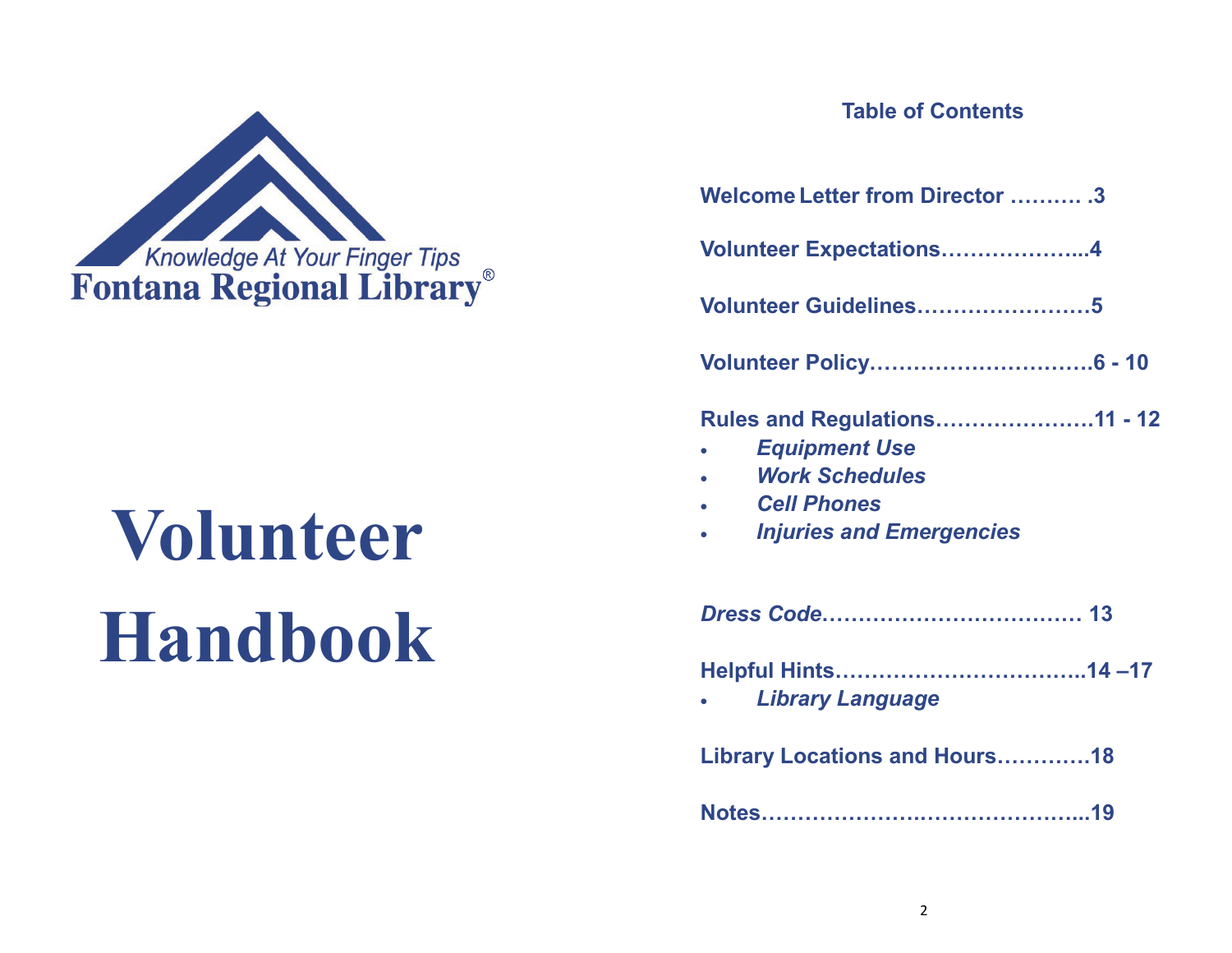# Letter from the Director

It's hard to imagine running our libraries without volunteers. The services volunteers provide are valued and valuable. In fact, most of the libraries in the Fontana Regional Library system were established by volunteers. Volunteers continue to be essential partners in making our libraries the heart of our communities.

With your help, we can achieve our mission of providing excellent service and convenient access to resources that will meet the needs of those we serve.The library belongs to our communities and everyone in it.

Thank you for your interest in becoming a volunteer. We hope you'll enjoy sharing your time, talents, and skills to help enrich the lives and inspire the future of people using our libraries.

> Karen Wallace Director Fontana Regional Library

- 1. You are important to the library
- 2. We welcome individuals with talent and ability.
- 3. The Fontana Regional Library recognizes that volunteers are essential to the productivity and efficiency of the library system.

When you volunteer at the library, both the library and you assume certain responsibilities. The library expects that as a volunteer you will:

- Respect the principle of confidentiality
- Adhere to volunteer guidelines
- Honor the time commitment that you make to the library
- Attend all orientation and training sessions which are a part of your volunteer position
- Ask for any information you need to do your job effectively and feel free to bring any concerns to your supervisor

The library's responsibilities to you are:

- To provide you with a description of your job which will enable you to use your existing skills or develop new ones
- To provide you with the training, supervision, and evaluation you need to work effectively
- To recognize your contributions to the library

As a result of your volunteer work, we hope you will achieve the goals you set for yourself, while helping to assure that the Fontana Regional Library meets its goals as well.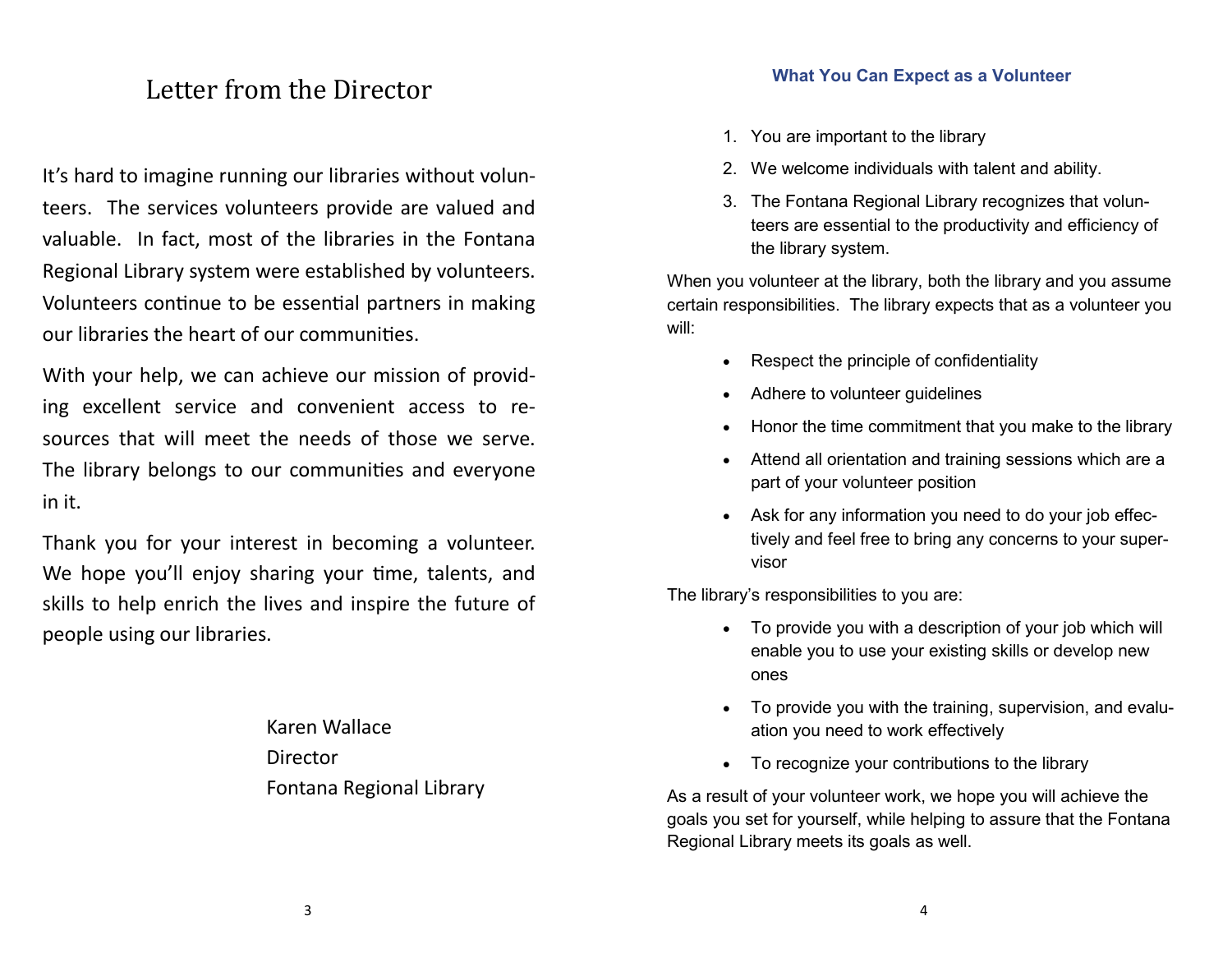#### **Guidelines for Volunteers**

- Volunteers should notify their supervisor or the Volunteer Coordinator as soon as possible if they know they will be late or absent.
- Volunteers must sign in and sign out of the volunteer notebook.
- Volunteers should always wear their name badges while working in the library.
- Volunteers should maintain a professional, friendly demeanor at all times.
- Volunteer questions should be directed to their supervisor, who is trained to deal with questions about the library's collection, services, policies and procedures.
- Volunteers are ambassadors for the library and need to present a positive image to the public. It is expected that each volunteer's dress and grooming will be ap propriate for a library environment and in keeping with his or her work assignment. If a volunteer is dressed in an inappropriate manner, they may not be able to work their shift.
- Volunteers are responsible for updating personal data, such as change of address or telephone number, etc., with their supervisor or the Volunteer Coordinator.
- To end a volunteer commitment, please notify your supervisor or the Volunteer Coordinator of that decision and the effective date.
- The supervisor may meet with the volunteer regularly to review job performance. Evaluations may be formal or informal and may be written or verbal.
- Volunteers agree that the library may at any time, for whatever reason, decide to terminate the volunteer's relationship with the library or to make changes in the nature of their volunteer assignment.

# Fontana Regional Library Volunteer Policy

#### **Mission Statement**

The Fontana Regional Library system (Library) provides the public of Jackson, Macon, and Swain counties with excellent service and convenient access to resources for their educational, informational, and recreational needs.

#### **Fontana Regional Library Volunteer Policy**

The Fontana Regional Library shall use the services of volunteers to supplement the efforts of paid library staff in meeting demands for quality public service. Volunteers aid the library in making the best use of its fiscal resources and contribute to sound working relationships with community groups and organizations. Volunteers are liaisons to the community and by their contribution are advocates for quality library service. The library and its volunteers work together to meet the goals and mission of the organization.

Volunteers generally provide support services to staff and/or work on special projects. Because we rely upon our volunteers to help provide services, it is essential that a volunteer make a real commitment to the library.

Volunteers are expected to act in accordance with library policies and to reflect positive customer service attitudes to all library patrons.

The Fontana Regional Library shall make use of the services of interested volunteers to supplement and not to replace the work done by library staff.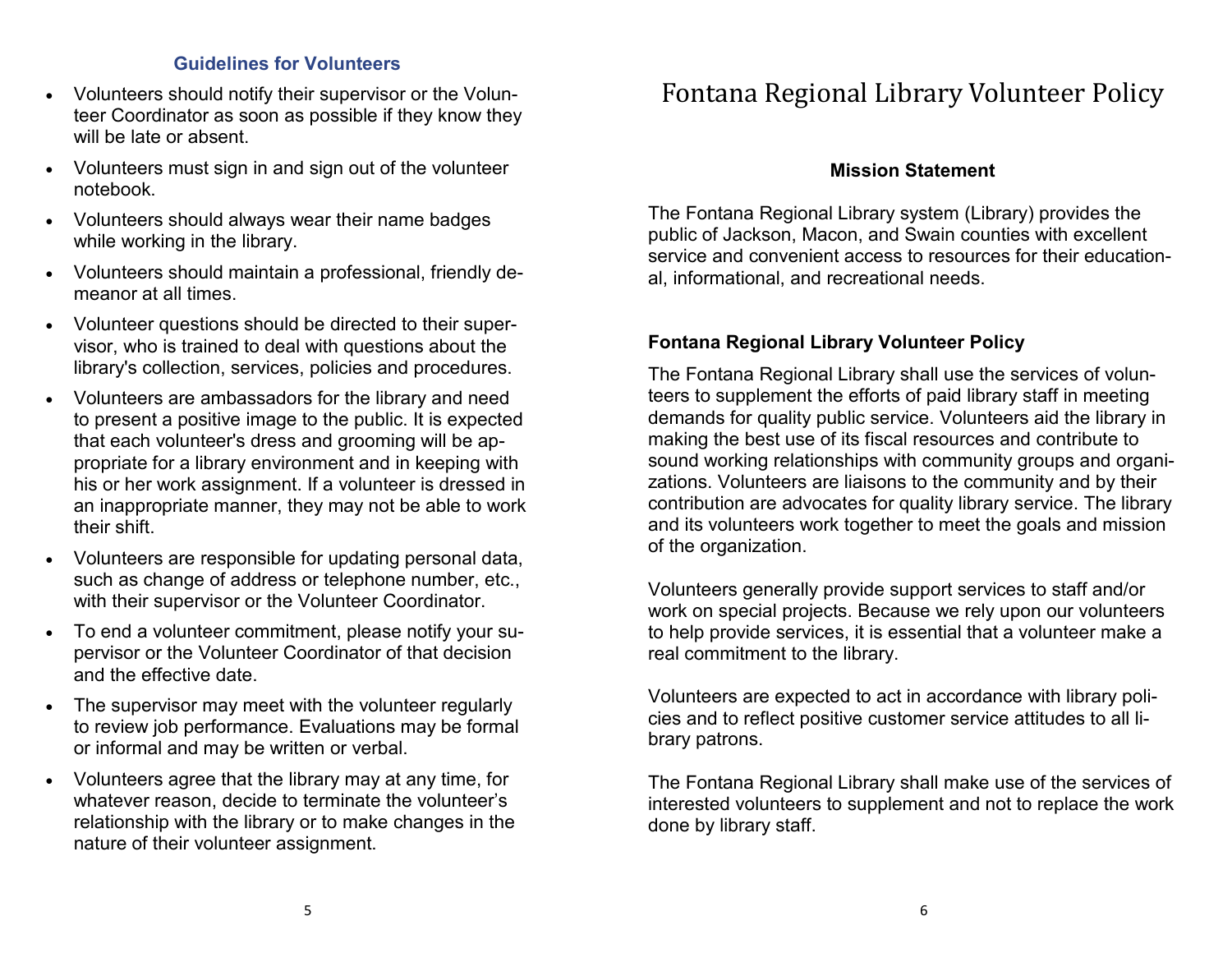#### **Definition of a Volunteer**

One who performs a service of his or her own free will. One who contributes time, energy, and talents directly or on behalf of the Fontana Regional Library and is not paid by library funds.

All volunteers must be accepted by the library prior to performance of assigned tasks.

#### **How to Become a Volunteer**

All potential volunteers are required to fill out a Volunteer Application Form.

Potential volunteers under age eighteen must have the application signed by a parent or legal guardian.

Potential volunteers under age fourteen must also submit a letter of recommendation from their teacher, principal, etc. stating why he or she should be considered a volunteer for the Fontana Regional Library.

Potential volunteers are selected based on their qualifications in relation to the needs of the library at any given time.

Potential volunteers under consideration may be subject to a background check.

Acceptance of an application is at the library's discretion.

## **Supervision**

Each volunteer will have an on-site supervisor and is expected to follow the procedures established by that staff member. This supervisor is responsible for day-to-day management and guidance of a volunteer's work and will be available for consultation and assistance. Volunteers should feel free to ask any questions of this person or report any problems or concerns about their assignment.

#### **Responsibilities of Volunteers**

Volunteers are expected to perform their assigned duties to the best of their abilities and to be loyal to the mission, values, goals and policies of the library. All volunteers should keep their supervisor informed of their projects and work status and of their comings and goings in the library.

Volunteers agree that the library may at any time, for whatever reason, decide to terminate the volunteer's relationship with the library or to make changes in the nature of their volunteer assignment.

Volunteers who fail to meet the requirements of the job descriptions, violate library policies, or violate local, state or federal law while working at the library are subject to dismissal and/or prosecution.

Volunteers should not use library owned equipment and supplies for personal use.

## **Confidentiality of Library User Records**

Volunteers will be familiar with and agree to abide by the Confidentiality of Library Records State Statute, as well as all other library rules and policies.

#### **North Carolina General Statutes**

#### **§ 12519. Confidentiality of library user records.**

 (a) Disclosure. – A library shall not disclose any library record that identifies a person as having requested or obtained specific materials, information, or services, or as otherwise having used the library, except as provided for in subsection (b).

 (b) Exceptions. – Library records may be disclosed in the following instances:

- (1) When necessary for the reasonable operation of the library;
- (2) Upon written consent of the user; or
- (3) Pursuant to subpoena, court order, or where otherwise required by law. (1985, c. 486, s. 2.)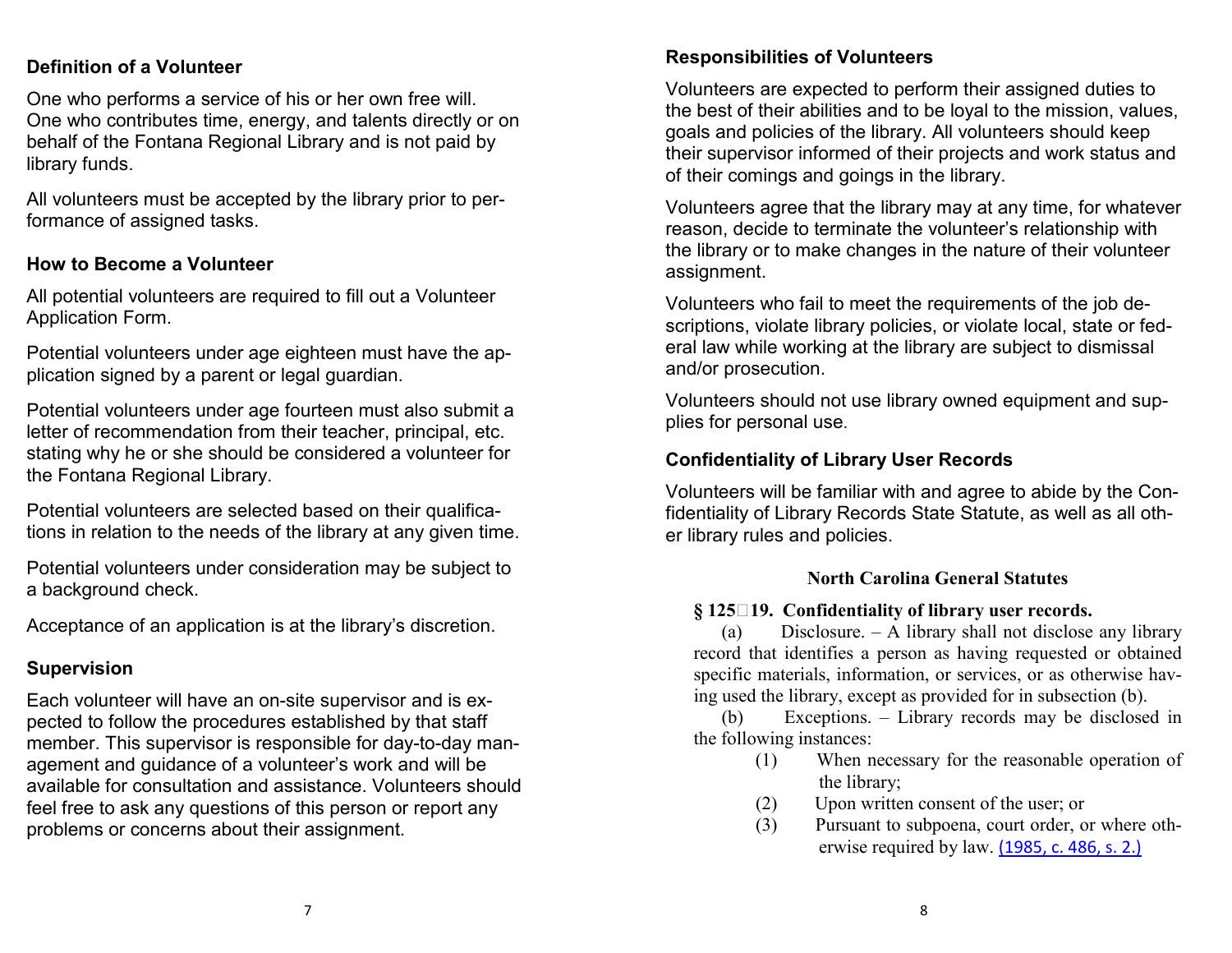## **Safety and Security Policy**

Volunteers are asked to be alert at all times to safety hazards and to report unsafe acts or conditions to their supervisor immediately. Volunteers should also notify their supervisors of any assignment which causes physical discomfort or which could lead to personal injury. All injuries, whether minor or serious, must be reported directly to your supervisor or the Volunteer Coordinator.

#### **Drug and Alcohol Free Workplace Policy**

Use of alcohol or illegal drugs in the workplace or reporting for duty under the influence of drugs or alcohol is prohibited, as is the abuse of any drug or alcohol.

#### **Workplace Harassment Policy and Workplace Violence Policy**

All volunteers, employees, supervisors, and members of management, both male and female, are strictly prohibited from sexually harassing or making improper advances towards other volunteers, guests, employees, supervisors, or members of management. Sexual harassment includes unwelcome or unsolicited verbal, physical, or sexual conduct that is made a term of condition of service or employment, is used as the basis of employment or advancement decision, or has the purpose or effect of unreasonably interfering with work or creating an intimidating, hostile, or offensive environment. Any sexual harassment needs to be reported immediately to the volunteer's supervisor or the Volunteer Coordinator.

## **Workplace Bullying and Psychological Harassment**

Fontana Regional Library prohibits workplace bullying or psychological harassment to the end that all employees are afforded the opportunity to work in an environment that is healthy and safe and free from bullying.

After reading the Policy on Workplace Bullying and Psychological harassment, any employee who perceives himself or herself to be the victim of workplace bullying or psychological harassment is encouraged to promptly report the same to an appropriate supervisor through the grievance procedure established herein. FRL will investigate all allegations of workplace bullying or psychological harassment and will exercise appropriate remedial or disciplinary action. FRL further prohibits retaliation against any employee reporting workplace bullying or psychological harassment, will investigate all allegations of retaliation and will exercise appropriate remedial or disciplinary action.

#### **Job Orientation and Training**

The supervisor in charge will be responsible for providing job orientation and training at the beginning of a new volunteer's assignment.

#### **Court-Ordered community service**

We may accept court ordered community service workers at the library's discretion.

## **The Friends of the Library**

The Friends of the Library is a volunteer organization established as 501(c) (3) non-profit charities. They are governed by separate Boards of Directors that set their policies and oversee their operations and expenditures. The Library is neither responsible nor liable for the policies or activities of these organizations. This Volunteer Policy does not extend to the separate, outside activities of these or any other organizations that use or support the Library. However, if members of these organizations volunteer to work in the Library, they are individually subject to this policy, just as any other volunteer.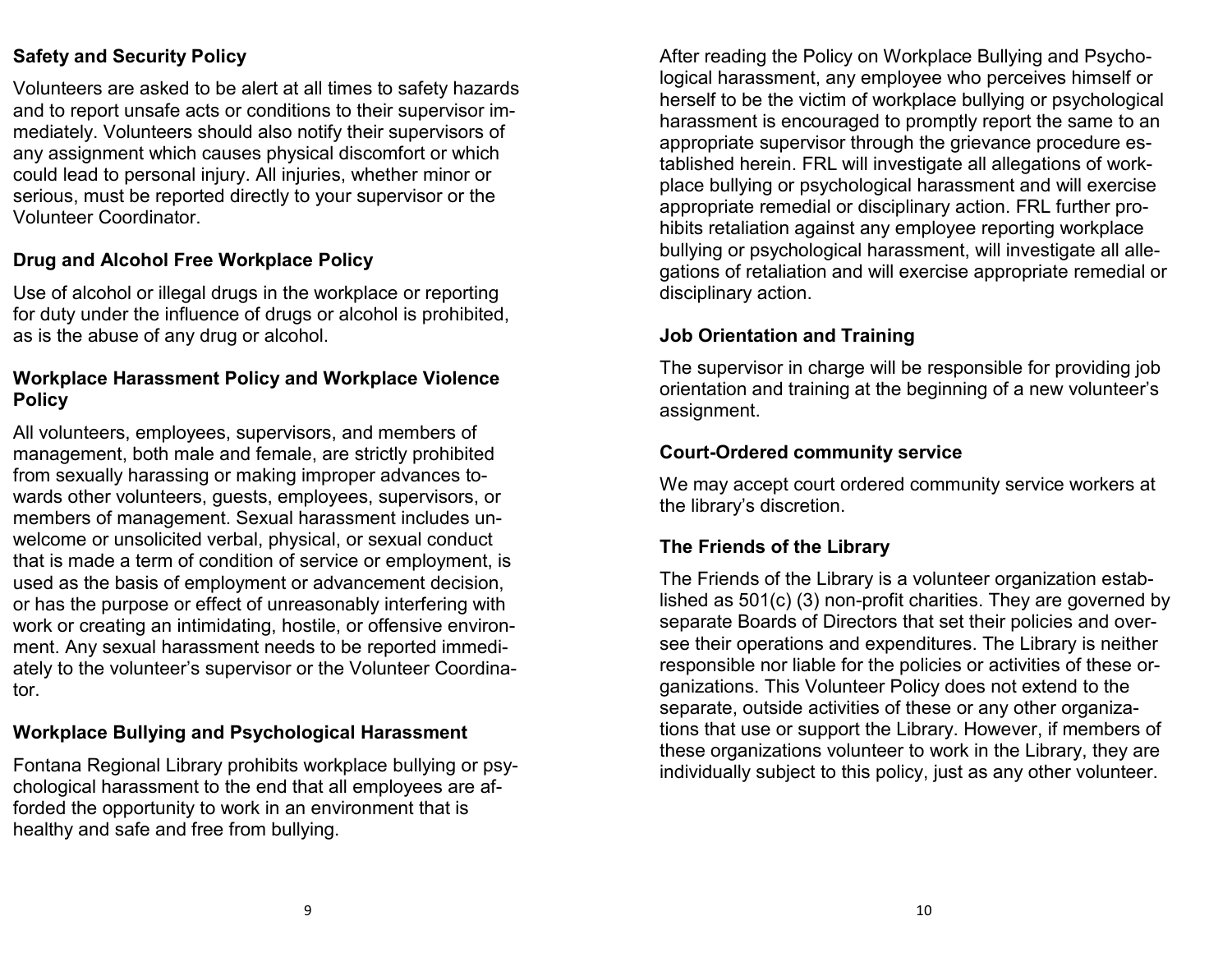# **Rules and Regulations**

## **Equipment**

- Do not operate a piece of equipment unless you have been instructed in its use.
- Report all damaged or faulty equipment to a supervisor.
- Only authorized persons may make electrical or mechanical repairs or adjustments on equipment.
- Never leave dangerous objects and equipment unattended in public areas.
- Be aware of all sharp equipment and supplies. Use with caution.
- Except for UL approved surge protectors, do not use extension cords as a substitute for permanent electrical wiring.
- Use appropriate housing when running cords, cables, or wires across walkways.
- Follow container directions when using flammable solvents; unmarked containers should be labeled with contents.
- Use only approved step-stools or ladders.
- Do not open more than one file cabinet drawer at a time or leave any drawers or cabinet doors open.
- Clean up all staff and public work areas after a job is completed.

## **Work Schedules**

• Volunteers will work during the hours when adequate supervision is available. Work schedules and specific time commitments will be arranged by each volunteer and the staff person who is responsible for their work. Volunteers who cannot meet a scheduled work time will inform library staff as soon as possible.

#### **Cell Phones**

- When you enter the library, we ask that you turn the ringer on your cell phone to vibrate or off.
- Be considerate of those around you, and keep your conversations short and your voice lowered when using your cell phone.
- If you need to have an extended conversation, please exit the building to do so.
- Please refrain from using your cell phone at the service desks.
- If you wish to report inappropriate cell phone use, contact a library staff member at the nearest service desk.

## **Injuries and Emergencies**

- Contact supervisor or available staff member .
- If immediate assistance is needed, call 911. Never offer to drive the patron anywhere for medical assistance.
- Stay with the person and tell him that assistance is on the way.
- Do not provide medical aid (CPR, etc.) unless properly trained in appropriate techniques.
- Do not move the person but try to make him as comfortable as possible.
- Clear the area of bystanders. Recruit staff members to help if needed.
- Remove any obstacles in the path of the Emergency Response Service.
- Get the details of the accident, injury, or illness (person's name and address but do not search his/her pockets, purse, etc.). Also get names and addresses of any witnesses and give all information to supervisor or available library staff .

## **Dress Code**

The public image of the library is at least partially projected by the appearance of the staff members/volunteers. It is, therefore, very important that all employees/volunteers be well groomed and properly dressed. Employees/Volunteers must show good common sense and a maturity of self-expression.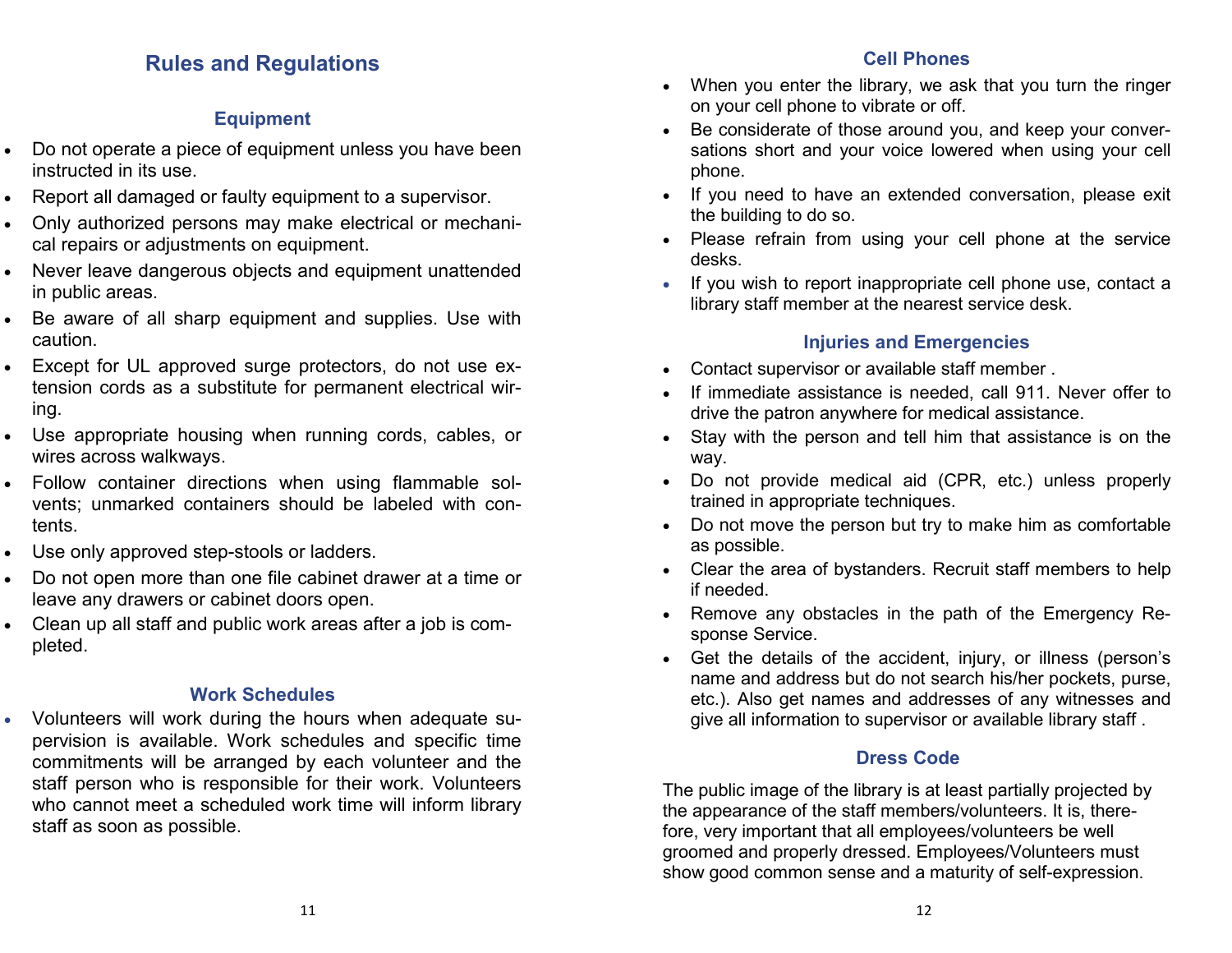All employees/volunteers are expected to dress at all times in an acceptable and professional manner which is consistent with good business practice, nature of work, and weather. Clothing should be fresh and neat. Careful personal hygiene is essential. Within these constraints, there is room for individual expression of taste and exercise of choice of apparel. The immediate supervisor with approval of the County Librarian and Regional Director is responsible for administration of the dress code.

#### **GUIDELINES**

These guidelines apply to all employees/volunteers in all branches. Exceptions to this will be permitted where particular forms of dress are required to perform job functions. Managers and supervisors are responsible for ensuring that appropriate standards are maintained within their branch or department. The following guidelines are not all inclusive and if any questions arise the employee/volunteers should speak with their supervisor or manager.

- Shoes must be worn. Shoes worn at work should be comfortable and suitable for duties of the job. Flip-flops are not acceptable.
- Jeans and Capri pants may be worn and should be neat, clean, and without holes. Sweat pants may not be worn.
- No shorts are allowed unless approved by the manager or supervisor for programming purposes.
- Tops should be neat, clean, and without holes. Tops that expose the midriff are not acceptable.
- Halter tops, tank tops, or camisoles may be worn beneath other garments but are unacceptable when worn alone.
- Tee shirts and sweatshirts displaying advertisements, logos, words or phrases may not be worn.
- Nametags should be worn in a visible manner when on duty.
- Tattoos are acceptable. Tattoos that could be considered indecent, sexist, racist, or show allegiance with extremist organizations are prohibited.
- Jewelry and body piercings are acceptable. Jewelry and body piercings that could be an Occupational Health and Safety risk are prohibited.

## **LIBRARY LANGUAGE ..........**

All professions have languages of their own, and Libraries are no exception. These are a few of the terms you will become familiar with during your service as one of our volunteers:

#### **Barcodes.**

 Numbers on computer-readable strips which are placed in books and on audio visual materials to identify them and to allow us to maintain a record of items which are checked out. Individualized barcodes are also used on patron Library cards to tell us who has checked out material.

#### **Book Truck.**

 Wheeled carts holding books to be shelved. Book trucks are loaded from the sorting shelves next to the Circulation desk.

#### **Call Number.**

 Numbers, letters, and/or symbols assigned to a book to indicate its location in the Library and its physical relationship to other Library materials. In non-fiction, the call number is a Dewey Decimal Classification:

- 000: generalities: bibliographies, encyclopedias, rare books, etc.
- 100: philosophy and psychology
- 200: religion
- 300: social sciences
- 400: language
- 500: natural sciences and mathematics
- 600: technology (applied sciences)
- 700: the arts
- 800: literature and rhetoric
- 900: geography and history

 Fiction books are identified by the letters of the author's last name plus an additional sticker identifying it by category -- FIC for fiction, YA for young adult, AV for audio visual, and so forth.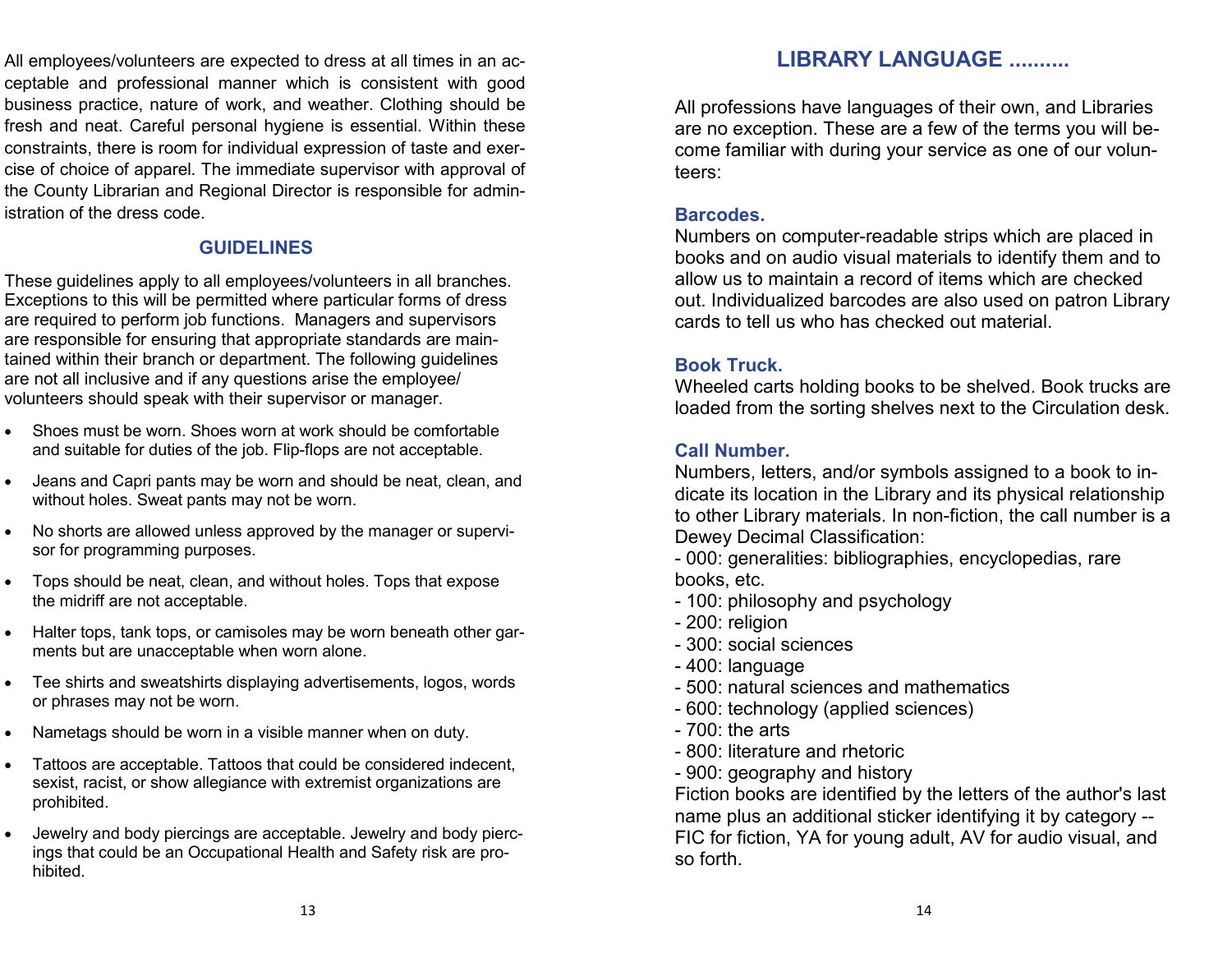#### **Circulation Desk.**

 The counter near the front door where patrons check out and return Library materials, apply for Library cards, and pay fines for overdue materials.

## **Community Room.**

 The large room which is available for library and community use. The room may contain tables, chairs, or audio visual equipment.

## **Conference Room.**

A room in which a conference can be held.

#### **Dewey Decimal Classification.**

 A numerical system for classifying non-fiction books according to subject matter. Non-fiction books have a threedigit number and, usually, a decimal point and additional numbers to identify specific subclasses within the general subject category. (See also: **Call Number**.)

#### **Evergreen.**

 Evergreen is open-source, consortial-quality library software to help library users find library materials and to help libraries manage, catalog, and circulate those materials.

#### **Greeters Desk.**

 The desk centrally located in the lobby where patrons may ask general questions about Library hours and programs, the location of restrooms, etc.

#### **Friends of the Public Library.**

 A support organization whose members conduct book drives, sponsor book and acquisition programs, sponsor educational and entertainment programs, and manage a book sales shop at different locations depending on library.

#### **Internet.**

An electronic communications network that connects computer networks and organizational computer facilities around the world. Computer work stations located in Adult Reference or Computer Lab utilizes a modem to connect the user to the Internet system. Patrons may sign up at the Adult Reference Desk, Circulation Desk or Computer Lab to use the program at no charge.

#### **Librarian.**

 A staff member who has a Bachelor of Arts or Bachelor of Science college degree plus a Master of Library Science degree or other special training in the library profession.

#### **Library Board of Trustees.**

 A five- member advisory board appointed by County Commissioners.

#### **Microfiche.**

 A sheet of microfilm can hold a number of pages of information in a reduced form and which can be filed like an index card. The material can be viewed on microfiche reader printers located in the Periodicals section of the Library.

#### **Microfilm.**

 A reel of film on which magazines and newspapers are photographed in greatly reduced size. The material can be viewed on microfilm reader printers located in the Periodicals section of the Library.

#### **Non-fiction.**

Instructional, informational or factual materials.

## **On-line Public Access Catalog (OPAC).**

 (See also Card Catalog.) The Fontana Regional Library's computerized database for access to cataloged materials in the collection.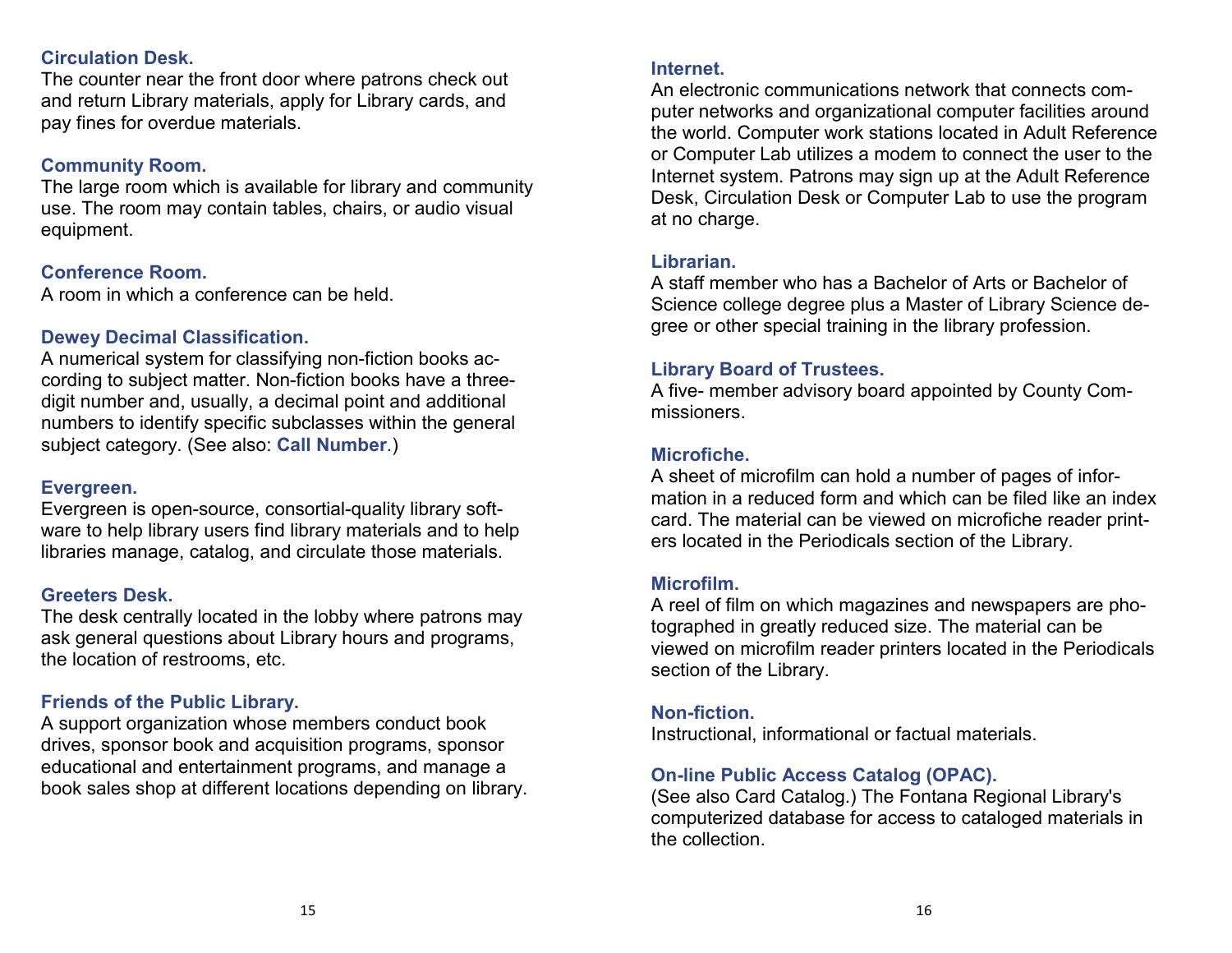#### **Patron.**

Any person who uses the Library.

**Periodical.** A magazine, newspaper, or journal.

**Reference Collection.**  To assure availability, all of the materials in the reference sections may be used only in the Library.

#### **Reference Desk.**

The desk in the Adult Services area where patrons may ask for assistance, information, and materials.

#### **Shelf Reading.**

 Examination of books on the Library shelves by volunteers and staff to be certain they are in the proper call number or alphabetical order.

#### **Staff Member.**

A full-time or part-time employee.

#### **Staff Break Room.**

A private room with tables, chairs, and kitchen facilities where staff and volunteers may eat or take breaks.

#### **Volunteer.**

 A person who performs a service without pay. Fontana regional Library volunteers perform a variety of tasks and are expected to work generally on a regular schedule.

Note: Names of rooms vary from Library to Library.

#### **Library Hours and Locations**

#### **Fontana Regional Library Headquarters**

33 Fryemont Street Bryson City, NC 28713 (828) 488-2382 *Library Hours* 9:00 am – 5:00 pm: Monday –Friday

#### **Jackson County Public Library**

310 Keener Street Sylva, NC 28779 (828)586-2016 *Library Hours* 10:00 am – 6:00 pm: Monday & Wednesday 10:00 am – 8:00 pm: Tuesday & Thursday 10:00 am – 5:00 pm: Friday & Saturday Closed – Sunday

#### **Albert Carlton-Cashiers**

**Community Library** 249 Frank Allen Road Cashiers, NC 28717 (828) 743-0215

*Library Hours* 10:00 am – 5:30 pm: Tuesday & Wednesday 10:00 am – 8:00 pm: Thursday 10:00 am – 4:00 pm: Friday & Saturday Closed – Sunday & Monday

#### **Macon County Public Library**

149 Siler Farm Road Franklin, NC 28734 (828) 524-3600 *Library Hours* 9:00 am – 8:00 pm: Monday –Thursday 9:00 am – 5:00 pm: Friday & Saturday Closed – Sunday

#### **Hudson Library**

554 Main Street Highlands, NC 28741 (828) 526-3031 *Library Hours* 10:00 am – 5:30 pm: Tuesday- Friday 10:00 am – 4:00 pm: Saturday Closed – Sunday & Monday

#### **Nantahala Community Library**

128 Nantahala School Road Topton, NC 28781 (828) 321-3020 *Library Hours* 10:00 am – 5:00 pm: Tuesday – Saturday Closed – Sunday & Monday

#### **Marinna Black Library**

33 Fryemont Street Bryson City, NC 28713 (828) 488-3030 *Library Hours* 10:00 am – 5:30 pm: Monday & Wednesday 10:00 am – 7:00 pm: Tuesday & Thursday 10:00 am – 4:00 pm: Friday & Saturday Closed – Sunday